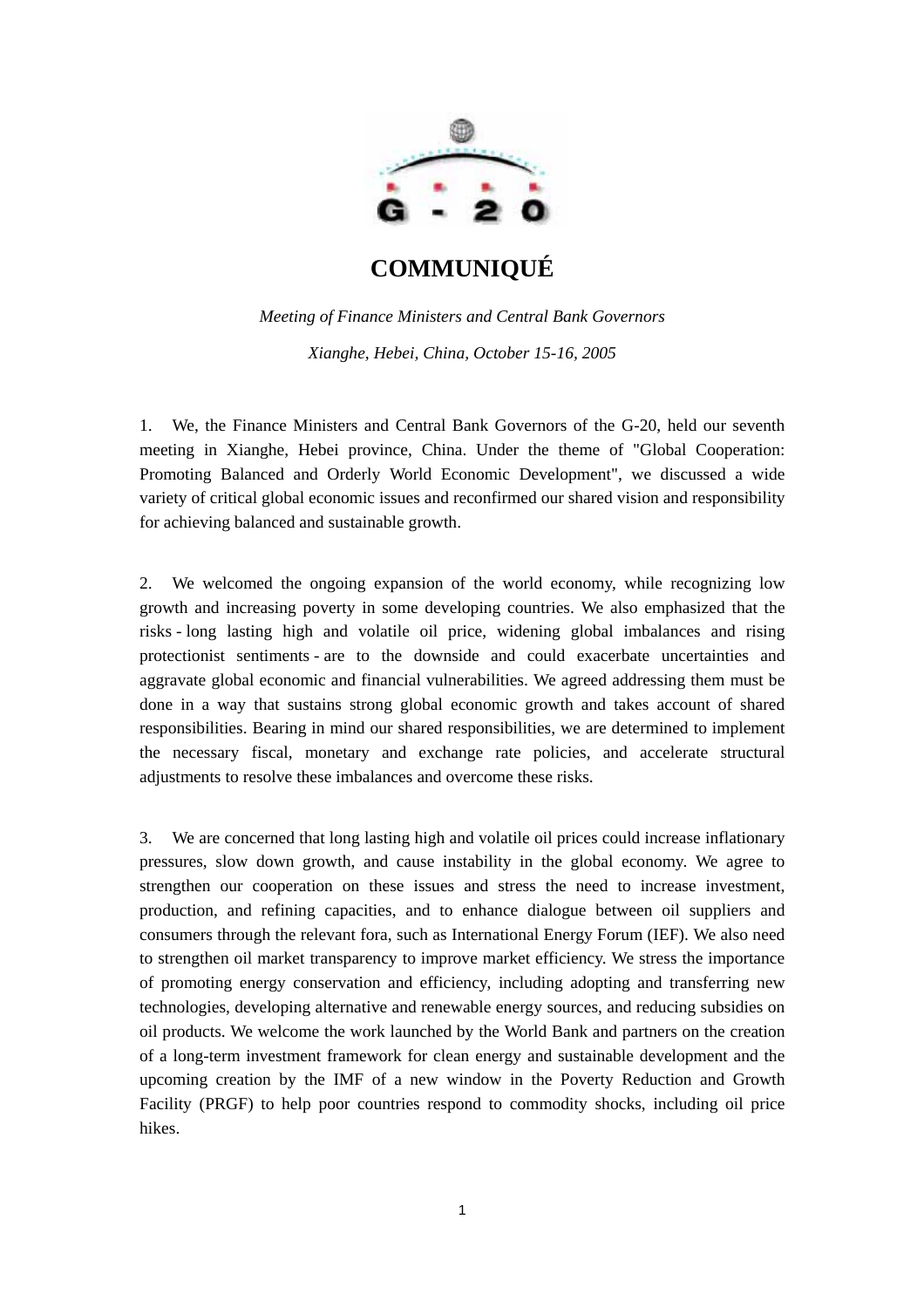4. We agreed a successful WTO Doha Development Round is critical for ensuring globalization truly benefits all countries, and would make a key contribution to achieving the Millennium Development Goals (MDGs). We urge all parties concerned to provide the necessary political impetus to promote trade liberalization, fight protectionism, and make real progress at the WTO Ministerial Conference to be held in Hong Kong, China, later this year, with the view to concluding the negotiations by the end of 2006. We are committed to significantly increasing market access for goods and services, reducing trade-distorting domestic support, eliminating all forms of export subsidies in agriculture, providing effective special and differential treatment for developing countries, and increasing aid for trade to enhance the capacity of developing countries to take advantage of expanded trade opportunities.

5. We acknowledge the Bretton Woods Institutions (BWIs) have made significant contributions to growth and development, and the improved functioning of the international monetary systems. However, the evolution of the international economy and global financial markets requires a continuing review of the representation, operations, and strategies of the BWIs. We have discussed the necessity for, and committed our strong support to, reforming the BWIs. We have issued a "*G-20 Statement on Reforming the Bretton Woods Institutions*", which underlines the importance of improving governance, management and operational strategies of these institutions, and aims at providing support to the reform of the BWIs.

6. We noted the outcomes of the UN Millennium Review Summit and the progress that the international community has made toward achieving the MDGs. We are concerned that a number of developing economies may not be able to attain the MDGs without substantial additional support. We call on the international community to fulfill its Monterrey Commitments and on recipient countries to make further progress in implementing sound policies. We note efforts from some of the G-20 countries to implement innovative financing mechanisms.<sup>[1](#page-1-0)</sup> In order to demonstrate the G-20's firm commitment toward achieving the MDGs, we have issued the *"G-20 Statement on Global Development Issues*" which represents our shared understanding on development approaches and financing, aid effectiveness, trade for development, and global partnership for poverty reduction, and will be reviewed by the G-20 over coming years.

7. We noted population-ageing has become a serious global challenge that requires comprehensive research. We discussed the impact of an ageing population on economic growth, social security, and financial and labor markets. We recognized national efforts are essential to address these challenges. We also recognized global cooperation is indispensable in this regard. We noted access to foreign labor markets could provide strong incentives for people in developing countries to acquire education and skills. We also acknowledged migrant

<span id="page-1-0"></span><sup>1</sup> Such as the International Finance Facility (IFF) and its pilot – the IFF for Immunization, a contribution on air travel tickets, the Millennium Challenge Account, and other financing measures.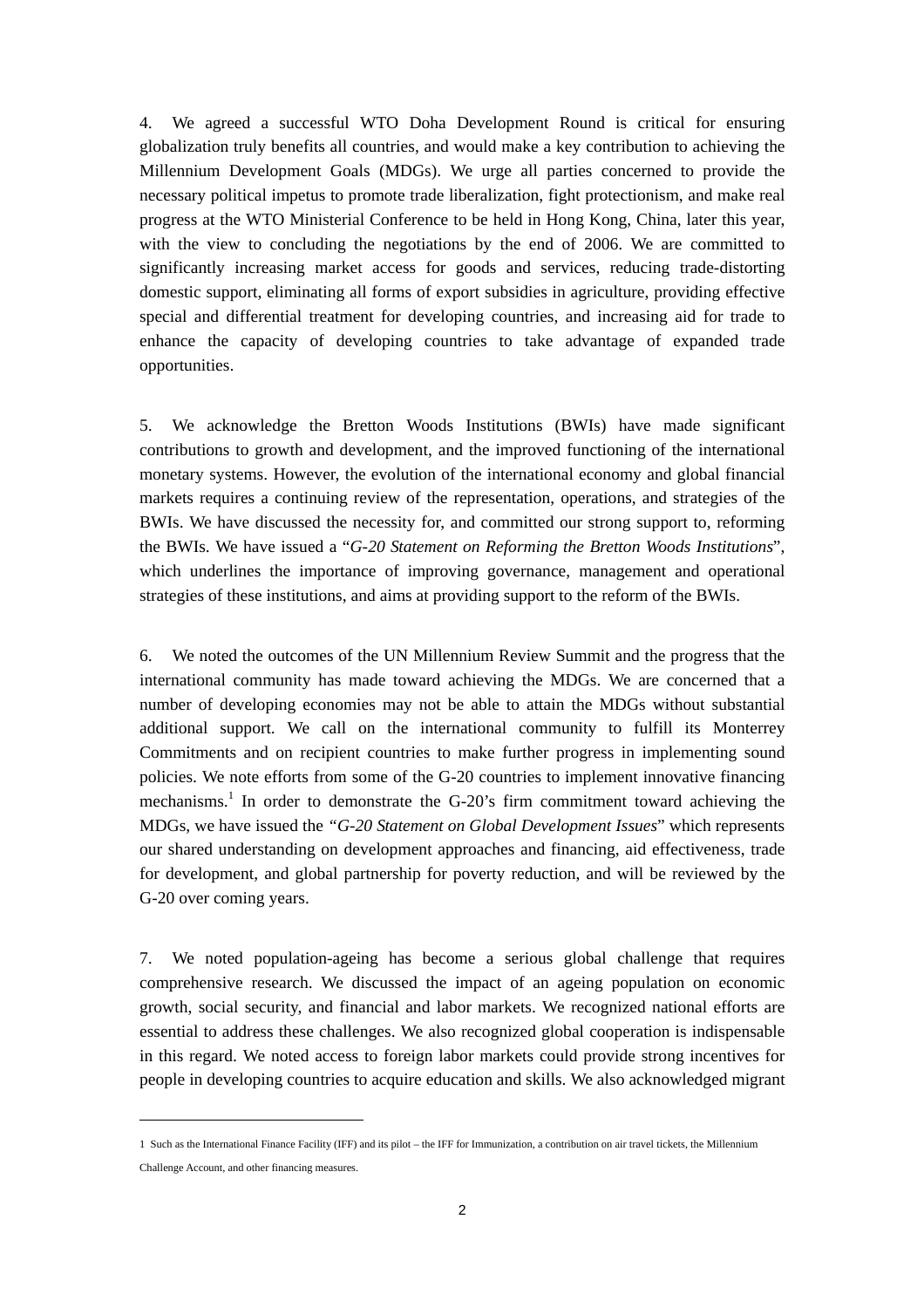remittances have become an important and stable source of income and made significant contributions to economic development and poverty reduction in home countries. We urge countries and the international organizations to work together to improve remittance services, enhance access to, and knowledge of, formal financial systems, and collect better data, which should facilitate a reduction in transaction costs.

8. We underscored the importance of the G-20 Accord for Sustained Growth adopted in Berlin in 2004. We note development approaches are evolving over time, and thus need to be updated as economic challenges unfold. We will continue to review the G-20 Accord through sharing our experiences in implementation. We recognized there is no uniform development approach that fits all countries. Each country should be able to choose the development approaches and policies that best suit its specific characteristics, while benefiting from their accumulated experience in policy making over the last decades, including the importance of strong macroeconomic policies for sustained growth. Our current policy priorities are outlined in the attached G-20 Reform Agenda.

9. We reaffirmed our commitments to the purposes of the "*G-20 Statement on Transparency and Exchange of Information for Tax Purposes*" that was endorsed last year. In this context, we welcome the efforts of the OECD Global Forum on Taxation to promote high standards of transparency and effective exchange of information for tax purposes.

10. We noted progress has been made recently in increasing the use of Collective Action Clauses (CACs) in international bond markets. We welcome the efforts by borrowing countries and private-sector creditors to broaden the consensus on the *Principles for Stable Capital Flows and Fair Debt Restructuring in Emerging Markets,* which could contribute to strengthening crisis prevention and enhancing predictability of crisis management.

11. We are grateful to China for its excellent stewardship of the G-20 meetings in 2005, and will continue our joint efforts under the Australian chair in 2006. We agreed today that South Africa will chair the G-20 in 2007.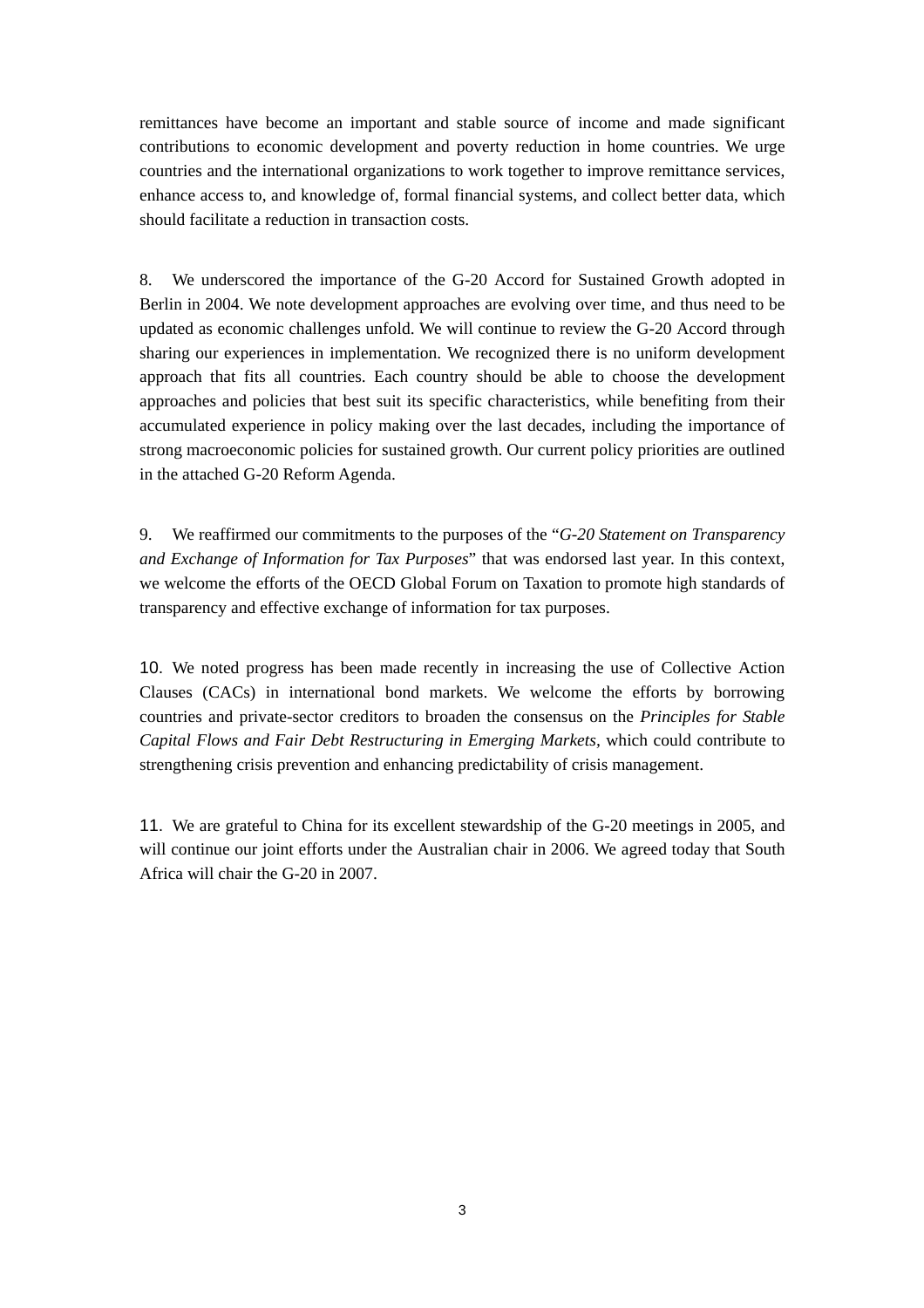

# **The G-20 Statement on Reforming the Bretton Woods Institutions**

1. We, the Finance Ministers and Central Bank Governors of the G-20, highlight the vital role the Bretton Woods Institutions (BWIs) should play in promoting macroeconomic and financial stability, economic growth, and poverty reduction. We recognize the need for the BWIs to be effective in delivering these objectives and believe that high standards of governance and internal management are critical. We welcome the IMF Managing Director's Strategic Review. More work is needed to develop a 'roadmap' for the future strategic reform of the BWIs, and we look forward to the work underway at the IMF to develop further details of the Strategic Review.

2. It is our shared view that more innovative approaches and renewed commitments are needed to cope with dynamic issues, such as growing international interdependence and interactions through trade and financial integration, uneven progress toward alleviating poverty and achieving the development goals of UN Millennium Declaration, prevention and resolution of international financial crises, and external shocks. Within this context, we agree upon the strategic importance for the BWIs to reinvigorate their fundamental missions and roles in meeting new challenges in a globalized world economy.

# **Mission of BWIs**

3. We reaffirm the complementary roles that the BWIs are called to play, and recognize that promoting macroeconomic and financial stability and development continue to be of critical importance. Likewise, we believe there is a need to ensure effective pursuit of, and tangible progress towards, these objectives to further strengthen efficient cooperation between the two institutions. The IMF should primarily focus on national and international macroeconomic and financial stability, exercising enhanced surveillance of the global economy, international capital markets and strengthening crisis prevention and resolution. The World Bank should keep its focus on development, sharpening its financial and technical assistance roles for both least-developed countries and emerging markets. We welcome the review of the division of responsibilities launched by the two managements, taking into account external expertise, as part of the strategic review and look forward to their report to the International Monetary and Financial Committee (IMFC) and the Development Committee (DC) at the Spring Meetings in 2006.

### **Governance of the BWIs**

4. The world economy has evolved considerably since the founding of the BWIs, with fast growth in many emerging markets and deepened integration in industrialized countries. We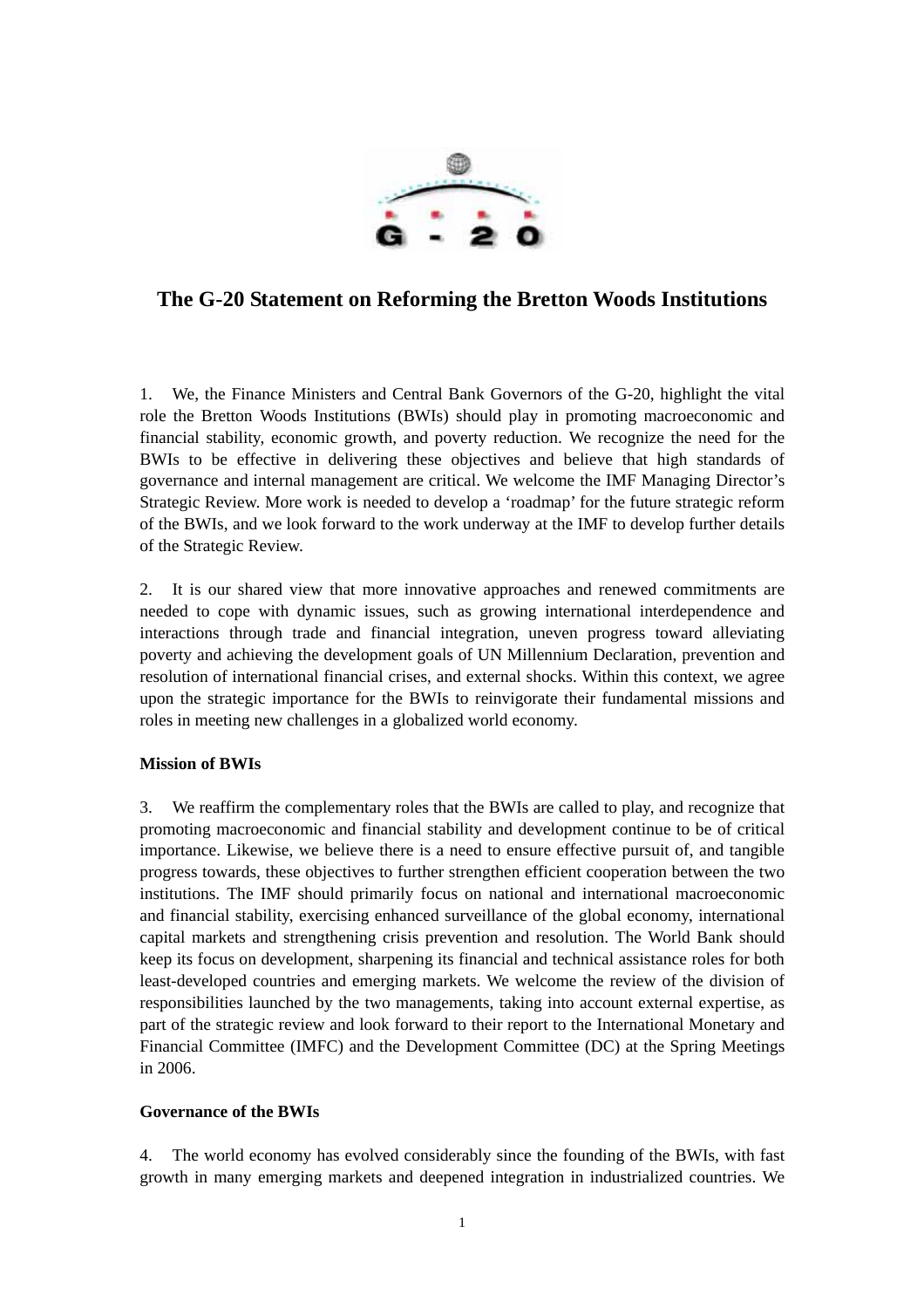reaffirm the principle that the governance structure of the BWIs - both quotas and representation - should reflect such changes in economic weight. The G-20 underscores the critical importance of achieving concrete progress on quota reform by the next International Monetary Fund (IMF) and World Bank Annual Meetings in Singapore. The G-20 will seek to identify principles for quota reform which could be an important input into the IMF's Thirteenth General Review of Quotas, scheduled to be completed by January 2008.

#### **Management and Operational Strategies of the BWIs**

5. We believe the IMF and the World Bank should work to enhance their institutional effectiveness, and that the strategic review needs to consider how to improve internal governance. The selection of senior management should be based on merit and ensure broad representation of all member countries.

6. We believe the BWIs should adjust their operations in a timely manner so as to meet the changing needs of their members, while maintaining their high quality standards and results-orientation. The BWIs should continue improving their lending frameworks, and consider ways to best meet their members' needs for financial assistance, while ensuring continued financial strength and minimizing moral hazard.

7. All G-20 members are committed to ensuring the continued role of the BWIs and will focus their efforts on strategic reform measures in the coming years. We will revisit these issues at our next meeting in Australia in 2006.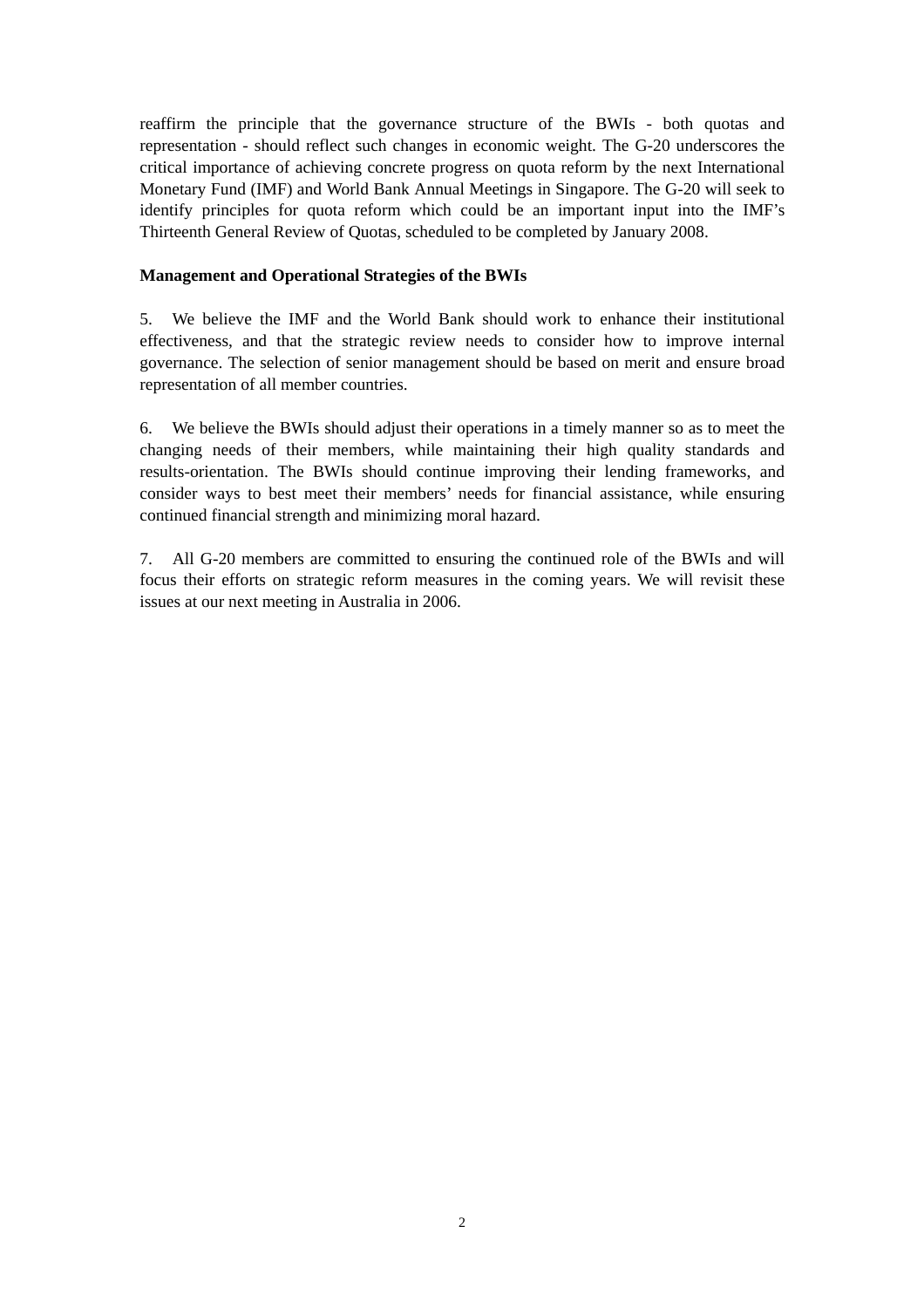

# **The G-20 Statement on Global Development Issues**

1. We, the Finance Ministers and Central Bank Governors of the G-20, have agreed that as a major forum for policy dialogues between developed and emerging countries, the G-20 should play an active role in addressing critical development issues. We build on the UN Millennium Review Summit, which assessed the progress on achieving the Millennium Development Goals (MDGs) and other Millennium Summit Objectives, and expect the forthcoming World Trade Organization (WTO) Ministerial meeting in Hong Kong, China, to push forward the agenda of the Doha Development Round to further promote equitable trade liberalization and integration.

2. It is encouraging that many countries have achieved significant progress, and a large number of developing countries are on track to meet the MDGs. However in some regions, especially in many Sub-Sahara African countries, progress on most goals is lagging seriously behind. Faced with significant challenges we reiterate our firm commitment to achieving the MDGs through intensified cooperation aimed at overcoming severe challenges.

# **Development approaches**

3. We recognize that each country has primary responsibility for its own economic and social development, and for this reason it is important to respect the development of country-owned strategies. Sound economic policies, good governance, and accountability are essential to sustained economic growth. With regard to the diversity of growth models and development approaches, we are committed to strengthening the dialogue on varying development philosophies, strategies, and policies, from which all countries can benefit.

### **Mobilizing resources for development**

4. We call upon the international community to fulfill its commitments under Monterrey: for developing countries to establish sound economic and social policies to attract private capital flows and for developed countries to support these actions through an open trading system and increasing development assistance. We welcome the increased resources that will become available as a result of the recent establishment of timetables by many donors to achieve the target of 0.7% of GNP for Official Development Assistance (ODA). We welcome donors' recent commitments to significantly increase development assistance and the debt relief initiative that was launched at the G-8 Summit at Gleneagles and endorsed by the World Bank and IMF shareholders during the Annual Meetings. We urge the Boards of the two institutions to finalize the implementation of these proposals. Ongoing initiatives on innovative mechanisms for development financing - such as the International Finance Facility (IFF) and its pilot-the IFF for Immunization, a contribution on air travel tickets, the Millennium Challenge Account, and other financing measures - pursued on voluntary basis, will generate additional resources. We encourage interested donors to explore the benefits and